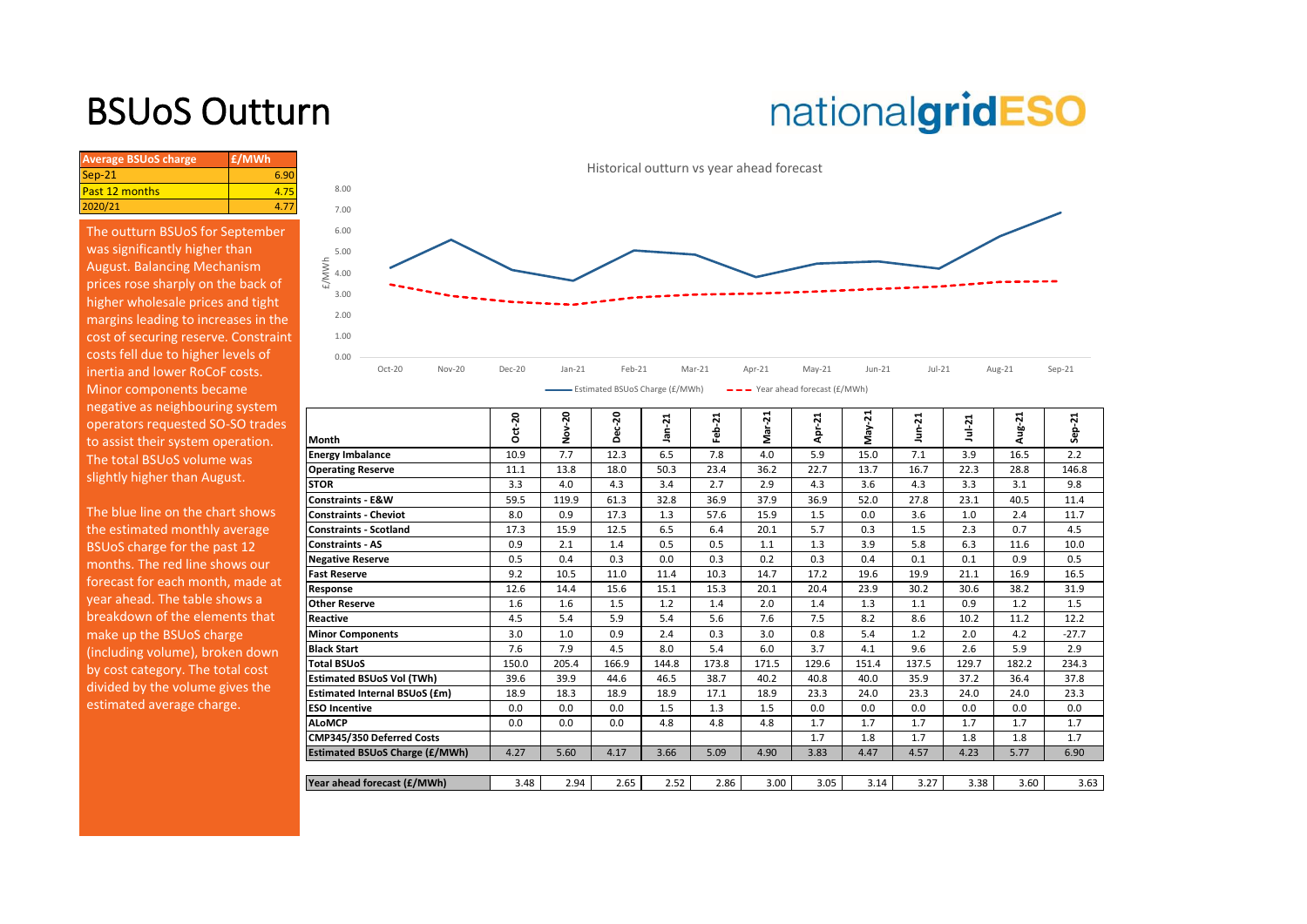### BSUoS Forecast

# nationalgridESO

| <b>Average BSUoS charge</b>                                                          | £/MWh |                |  |  |  |  |  |  |  |
|--------------------------------------------------------------------------------------|-------|----------------|--|--|--|--|--|--|--|
| $Oct-21$                                                                             | 6.19  |                |  |  |  |  |  |  |  |
| 2021/22                                                                              | 5.01  |                |  |  |  |  |  |  |  |
| 2022/23                                                                              | 3.72  | 10.00          |  |  |  |  |  |  |  |
| <b>Next 12 months</b>                                                                | 4.63  |                |  |  |  |  |  |  |  |
| An uplift has been applied to Operating Reserve                                      |       | 9.00           |  |  |  |  |  |  |  |
| costs as a result of recent trends.                                                  |       |                |  |  |  |  |  |  |  |
|                                                                                      |       | 8.00           |  |  |  |  |  |  |  |
| The final modification report for CMP308 has                                         |       |                |  |  |  |  |  |  |  |
| been published, more details can be found                                            |       | 7.00           |  |  |  |  |  |  |  |
| here:                                                                                |       | 6.00           |  |  |  |  |  |  |  |
| https://www.nationalgrideso.com/industry-                                            |       |                |  |  |  |  |  |  |  |
| information/codes/connection-and-use-                                                |       |                |  |  |  |  |  |  |  |
| system-code-cusc-old/modifications/cmp308-                                           |       |                |  |  |  |  |  |  |  |
| removal                                                                              |       | 4.00           |  |  |  |  |  |  |  |
| CMP361 workgroup consultation has now<br>completed, further information can be found |       |                |  |  |  |  |  |  |  |
| here: https://www.nationalgrideso.com/indust                                         |       | 3.00           |  |  |  |  |  |  |  |
| ry-information/codes/connection-and-use-                                             |       |                |  |  |  |  |  |  |  |
| system-code-cusc-old/modifications/cmp361-                                           |       | 2.00           |  |  |  |  |  |  |  |
| cmp362                                                                               |       | 1.00           |  |  |  |  |  |  |  |
|                                                                                      |       |                |  |  |  |  |  |  |  |
| In March for the FY21/22 forecast we have re-                                        |       | 0.00           |  |  |  |  |  |  |  |
| costed the outage plan and adjusted the                                              |       | $\overline{O}$ |  |  |  |  |  |  |  |
| constraint costs accordingly. When producing a                                       |       |                |  |  |  |  |  |  |  |
| forecast of constraint costs, we apply a                                             |       |                |  |  |  |  |  |  |  |
| historical wind profile for each month.                                              |       |                |  |  |  |  |  |  |  |
| Variations in the constraint costs month on                                          |       |                |  |  |  |  |  |  |  |
| month will therefore be driven by the reduction                                      |       | Mont           |  |  |  |  |  |  |  |
| in constraint limits due to outages in addition                                      |       |                |  |  |  |  |  |  |  |

in constraint limits due to outages in addition to the wind level applied. As such these are ndicative of where costs may outturn but variations are expected due to outturn wind not following a particular historical profile exactly.

We have added an additional line to the forecast from Apr 21 to Mar 22 to account for the deferred BSUoS as per CMP345/350.

The chart shows the average monthly BSUoS forecast for the next 24 months. The grey band shows the upper and lower range of the forecast. The forecast uses a combination of forecast models and historical data. Constraint costs are adjusted in line with major changes to the outage plan, system faults, and commissioning programmes. The other energy cost categories are forecast using a baseline of historical trends with adjustments for expected changes in system operation or balancing services markets.



Oct-21 Nov-21 Dec-21 Jan-22 Feb-22 Mar-22 Apr-22 May-22 Jun-22 Jul-22 Aug-22 Sep-22 Oct-22 Nov-22 Dec-22 Jan-23 Feb-23 Mar-23 Apr-23 May-23 Jun-23 Jul-23 Aug-23 Sep-23

Estimated BSUoS Charge (£/MWh)

|                                       | $Oct-21$ | Nov-21 | $Dec-21$ | $Jan-22$ | eb-22 | Mar-22 | Apr-22 | May-22 | n<br>š | $Ju+22$ | Aug-22 | $Sep-22$ | Oct-22 | Nov-22 | Dec-22 | $jan-23$ | eb-23 | Mar-23 | Apr-23 | May-23 | $J$ un- $23$ | Jul-23 | Aug-23 | 23<br>숊<br>ū |
|---------------------------------------|----------|--------|----------|----------|-------|--------|--------|--------|--------|---------|--------|----------|--------|--------|--------|----------|-------|--------|--------|--------|--------------|--------|--------|--------------|
| Month                                 |          |        |          |          |       |        |        |        |        |         |        |          |        |        |        |          |       |        |        |        |              |        |        |              |
| <b>Energy Imbalance</b>               | 9.1      | 12.8   | 13.2     | 13.9     | 14.6  | 9.8    | 8.5    | 7.9    | 8.2    | 9.3     | 8.7    | 10.1     | 11.3   | 10.9   | 11.1   | 11.9     | 12.8  | 10.8   | 8.5    | 7.9    | 8.2          | 9.3    | 8.7    | 10.1         |
| <b>Operating Reserve</b>              | 40.4     | 26.1   | 29.1     | 31.4     | 30.2  | 28.5   | 15.3   | 12.0   | 10.8   | 11.0    | 11.2   | 14.1     | 16.4   | 16.1   | 18.9   | 21.1     | 20.9  | 13.2   | 15.3   | 12.0   | 10.8         | 11.0   | 11.2   | 14.1         |
| <b>STOR</b>                           | 6.0      | 7.4    | 7.5      | 7.6      | 6.5   | 7.4    | 5.2    | 5.6    | 5.4    | 6.0     | 5.8    | 6.3      | 6.2    | 7.4    | 7.5    | 7.6      | 6.5   | 7.4    | 5.2    | 5.6    | 5.4          | 6.0    | 5.8    | 6.3          |
| Constraints                           | 101.6    | 97.2   | 83.1     | 57.4     | 113.7 | 117.4  | 38.9   | 39.5   | 39.2   | 40.5    | 49.5   | 53.1     | 56.0   | 52.6   | 46.5   | 39.8     | 45.3  | 41.6   | 38.9   | 39.5   | 39.2         | 40.5   | 49.5   | 53.1         |
| <b>Negative Reserve</b>               | 2.0      | 0.5    | 0.5      | 0.6      | 0.1   | 0.2    | 0.4    | 0.9    | 1.6    | 1.8     | 1.7    | 1.8      | 1.2    | 0.5    | 0.5    | 0.6      | 0.1   | 0.2    | 0.4    | 0.9    | 1.6          | 1.8    | 1.7    | 1.8          |
| <b>Fast Reserve</b>                   | 15.6     | 19.3   | 20.2     | 20.5     | 17.9  | 19.9   | 17.4   | 17.6   | 17.2   | 17.8    | 18.3   | 17.2     | 17.8   | 17.8   | 18.7   | 19.0     | 16.5  | 18.4   | 14.5   | 14.6   | 8.8          | 9.1    | 9.6    | 8.8          |
| Response                              | 29.2     | 27.9   | 28.6     | 28.4     | 26.1  | 28.7   | 24.6   | 25.8   | 24.8   | 25.8    | 26.3   | 24.1     | 24.5   | 24.0   | 24.6   | 24.4     | 22.4  | 24.6   | 19.7   | 20.7   | 11.9         | 12.6   | 13.1   | 11.3         |
| <b>Other Reserve</b>                  | 1.1      | 0.9    | 0.9      | 0.9      | 0.9   | 1.0    | 1.1    | 0.9    | 1.0    | $1.2$   | 1.3    | 1.0      | 0.9    | 0.9    | 0.9    | 0.9      | 0.9   | 1.0    | 1.1    | 0.9    | 1.0          | 1.2    | 1.3    | 1.0          |
| <b>Reactive</b>                       | 7.5      | 7.2    | 7.8      | 7.7      | 6.3   | 6.8    | 7.4    | 8.2    | 7.7    | 7.6     | 7.5    | 7.2      | 7.5    | 7.2    | 7.8    | 7.7      | 6.3   | 6.8    | 7.4    | 8.2    | 7.0          | 6.9    | 6.8    | 6.6          |
| <b>Minor Components</b>               | 2.8      | 1.6    | 2.0      | 0.5      | 2.3   | 0.3    | 3.0    | 3.0    | 2.6    | 2.6     | 1.5    | $1.1\,$  | 2.1    | 0.6    | 1.0    | $-0.6$   | 2.3   | 0.3    | 3.0    | 3.0    | 2.6          | 2.6    | 1.5    | $1.1\,$      |
| <b>Black Start</b>                    | 3.8      | 3.8    | 3.8      | 3.8      | 3.8   | 3.8    | 3.8    | 3.9    | 3.9    | 3.9     | 3.9    | 3.9      | 3.9    | 3.9    | 3.9    | 3.9      | 3.9   | 3.9    | 3.9    | 3.9    | 3.9          | 3.9    | 3.9    | 3.9          |
| <b>Total BSUoS</b>                    | 219.1    | 204.7  | 196.7    | 172.7    | 222.6 | 223.9  | 125.7  | 125.2  | 122.4  | 127.4   | 135.7  | 139.9    | 147.6  | 141.8  | 141.3  | 136.3    | 138.0 | 128.3  | 117.8  | 117.1  | 100.6        | 104.8  | 113.1  | 118.0        |
| Esitmated BSUoS Vol (TWh)             | 40.7     | 48.8   | 49.7     | 53.7     | 44.7  | 46.0   | 40.0   | 37.9   | 35.7   | 36.4    | 36.7   | 38.2     | 40.7   | 48.8   | 49.7   | 53.7     | 44.7  | 46.0   | 40.0   | 37.9   | 35.7         | 36.4   | 36.7   | 38.2         |
| Estimated Internal BSUoS (£m)         | 24.0     | 23.3   | 24.0     | 24.0     | 21.7  | 24.0   | 23.3   | 24.0   | 23.3   | 24.0    | 24.0   | 23.3     | 24.0   | 23.3   | 24.0   | 24.0     | 21.7  | 24.0   | 23.3   | 24.0   | 23.3         | 24.0   | 24.0   | 23.3         |
| <b>BSUoS Cost Recoverv</b>            | 5.8      | 5.6    | 5.8      | 5.8      | 5.2   | 5.8    | 0.0    | 0.0    | 0.0    | 0.0     | 0.0    | 0.0      | 0.0    | 0.0    | 0.0    | 0.0      | 0.0   | 0.0    | 0.0    | 0.0    | 0.0          | 0.0    | 0.0    | 0.0          |
| <b>ALoMCP</b>                         | 1.7      | 1.7    | 1.7      | 1.7      | 1.7   | 1.7    | 0.0    | 0.0    | 0.0    | 0.0     | 0.0    | 0.0      | 0.0    | 0.0    | 0.0    | 0.0      | 0.0   | 0.0    | 0.0    | 0.0    | 0.0          | 0.0    | 0.0    | 0.0          |
| CMP345/350 Deferred Costs             | 1.8      | 1.7    | 1.8      | 1.8      | 1.6   | 1.8    |        |        |        |         |        |          |        |        |        |          |       |        |        |        |              |        |        |              |
| <b>Estimated BSUoS Charge (£/MWh)</b> | 6.19     | 4.86   | 4.63     | 3.83     | 5.66  | 5.59   | 3.72   | 3.94   | 4.09   | 4.16    | 4.35   | 4.27     | 4.21   | 3.39   | 3.33   | 2.98     | 3.57  | 3.31   | 3.52   | 3.73   | 3.47         | 3.54   | 3.73   | 3.70         |
|                                       |          |        |          |          |       |        |        |        |        |         |        |          |        |        |        |          |       |        |        |        |              |        |        |              |

| High Error Band (£/MWh) |  |  |  |  |  |  |  |  |  |  |  | 9.03 7.70 7.47 6.67 8.49 8.42 6.62 6.62 6.51 6.32 6.22 5.76 5.70 4.87 4.86 4.57 5.17 5.01 5.23 5.37 5.08 5.16 5.29 5.26 |  |
|-------------------------|--|--|--|--|--|--|--|--|--|--|--|-------------------------------------------------------------------------------------------------------------------------|--|
| Low Error Band (£/MWh)  |  |  |  |  |  |  |  |  |  |  |  | 3.35 2.02 1.79 0.99 2.82 2.76 0.82 1.26 1.66 1.99 2.48 2.79 2.73 1.90 1.79 1.39 1.98 1.62 1.82 2.09 1.87 1.91 2.18 2.14 |  |